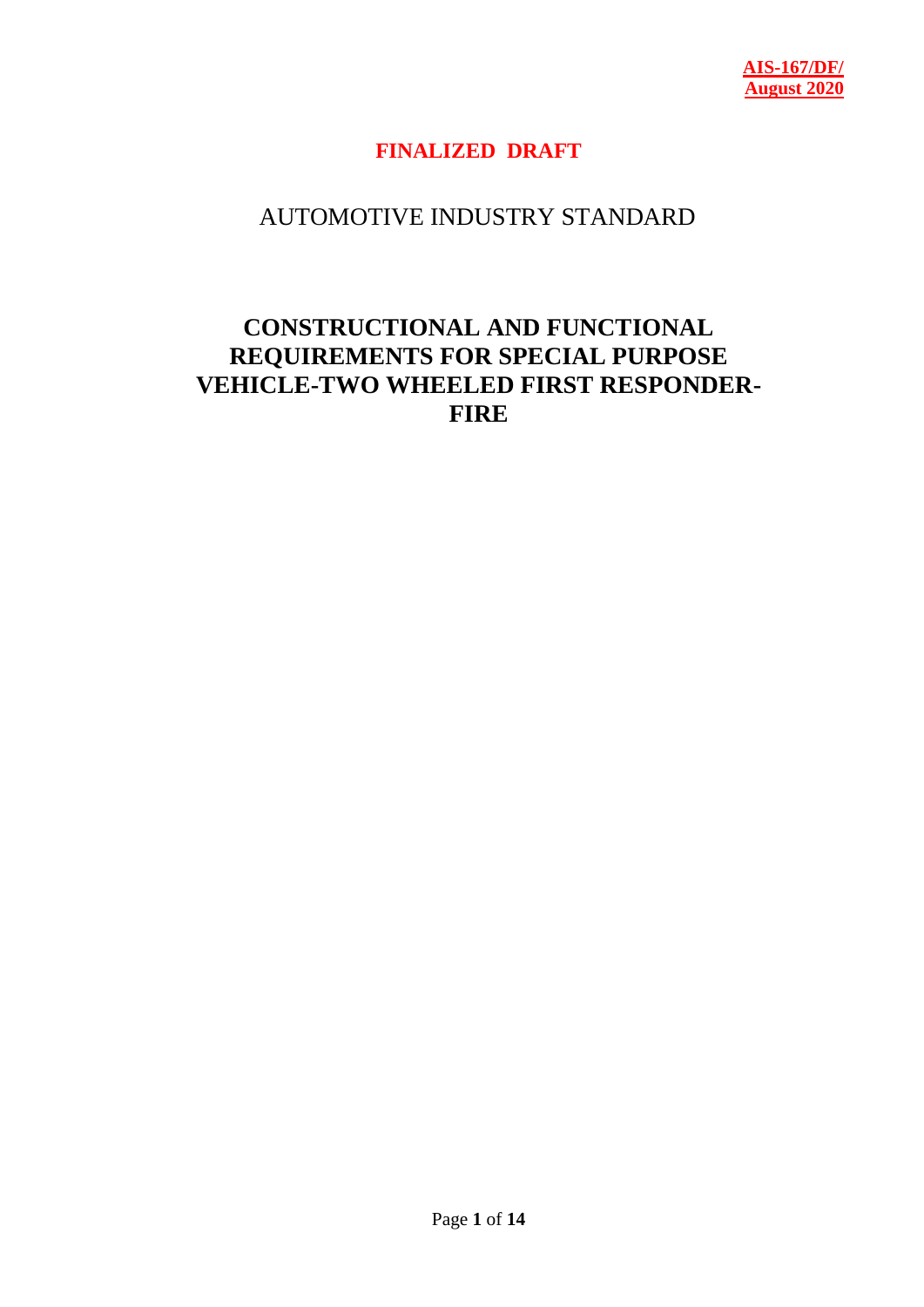#### **CHECK LIST FORPREPARING AUTOMOTIVE INDUSTRY STANDARD**

### **Draft AIS-XXX: Constructional and Functional Requirements for Special Purpose Vehicles**

| SR.              | <b>PARTICULARS</b>                                                             | <b>REMARKS</b>      |
|------------------|--------------------------------------------------------------------------------|---------------------|
| NO.              |                                                                                |                     |
| $\mathbf{1}$     | Indicate details of the base reference standard.                               | Recommendations     |
|                  | (eg. UN Regulation / EC Directive/UNGTR etc.)                                  | of the standard are |
|                  |                                                                                | as per              |
|                  |                                                                                | recommendations     |
|                  |                                                                                | of the panel        |
| $\overline{2}$   | Add an explanatory note indicating differences                                 | <b>NA</b>           |
|                  | between the above standard and the draft, if any.                              |                     |
| 3                | Specify details of technical specifications to be                              | YES, to be          |
|                  | submitted at the time of type approval relevant to                             | submitted as per    |
|                  | the requirements of this standard covered.                                     | Annex               |
| $\overline{4}$   | Are the details of Worst Case Criteria covered?                                |                     |
| 5                | Are the performance requirements covered?                                      | YES                 |
| 6                | Is there a need to specify dimensional                                         | NO                  |
|                  | requirements?                                                                  |                     |
| $\boldsymbol{7}$ | If yes, are they covered?                                                      | <b>NA</b>           |
| 8                | Is there a need to specify COP requirements?                                   | NO                  |
|                  | If yes, are they covered?                                                      |                     |
| 9                | Is there a need to specify type approval, and                                  | N <sub>O</sub>      |
|                  | routine test separately, as in the case of some of                             |                     |
|                  | the Indian Standards? If yes, are they covered?                                |                     |
| 10               | If the standard is for a part/component or sub-                                | NO                  |
|                  | system;                                                                        |                     |
|                  | $\mathbf{i}$<br>ISI marking scheme be<br>$AIS-037$ or                          |                     |
|                  | implemented for this part?                                                     |                     |
|                  | Are there any requirements to be covered<br>$\ddot{\mathbf{i}}$                |                     |
|                  | for this part when fitted on the vehicle?                                      |                     |
|                  | If yes, has a separate standard been prepared?                                 |                     |
| 11               | If the standard is intended for replacing or                                   | N <sub>O</sub>      |
|                  | revising an already notified standard, are                                     |                     |
|                  | transitory provisions for re-certification of                                  |                     |
|                  | already certified parts/vehicles by                                            |                     |
|                  | comparing the previous test result, certain                                    |                     |
|                  | additional test, etc. required?                                                |                     |
| 12               | If yes, are they included?                                                     |                     |
|                  | Include details of any other international or                                  | <b>NA</b>           |
|                  | foreign national standards which could be<br>considered as alternate standard. |                     |
|                  |                                                                                |                     |
| 13               | Are the details of accuracy and least counts of                                | NO                  |
|                  | test equipment/meters required to be specified?                                |                     |
|                  | If yes, have they been included?                                               |                     |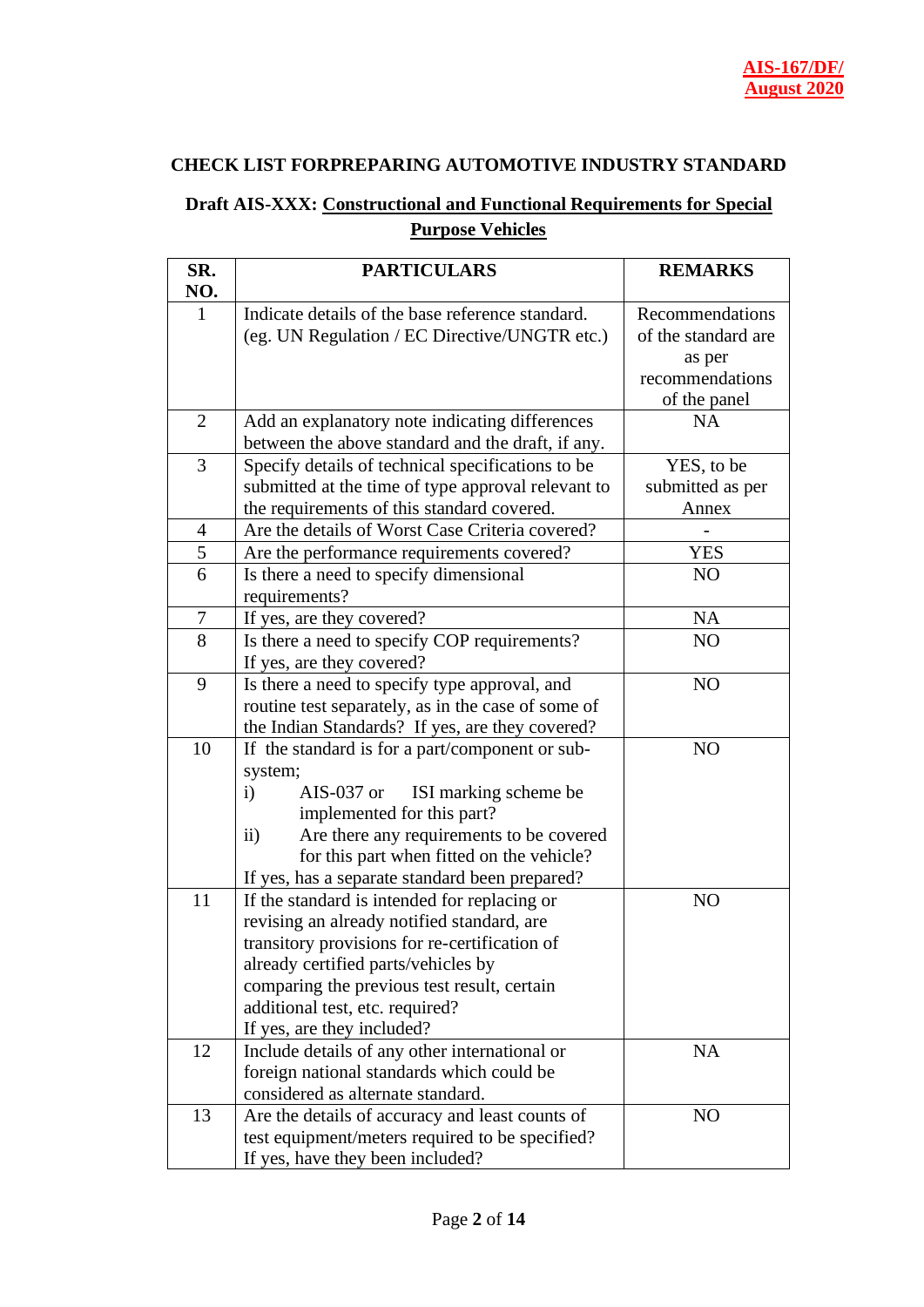#### **AIS-167/DF/ August 2020**

| 14 | What are the test equipments for establishing      | YES                     |
|----|----------------------------------------------------|-------------------------|
|    | compliance?                                        |                         |
| 15 | If possible, identify such facilities available in | <b>Testing Agencies</b> |
|    | India.                                             |                         |
| 16 | Are there any points on which special comments     | NO.                     |
|    | or information is to be invited from members?      |                         |
|    | If yes, are they identified?                       |                         |
| 17 | Does the scope of standard clearly identify        | YES                     |
|    | vehicle categories?                                |                         |
| 18 | Has the clarity of definitions been examined?      | $E_c$                   |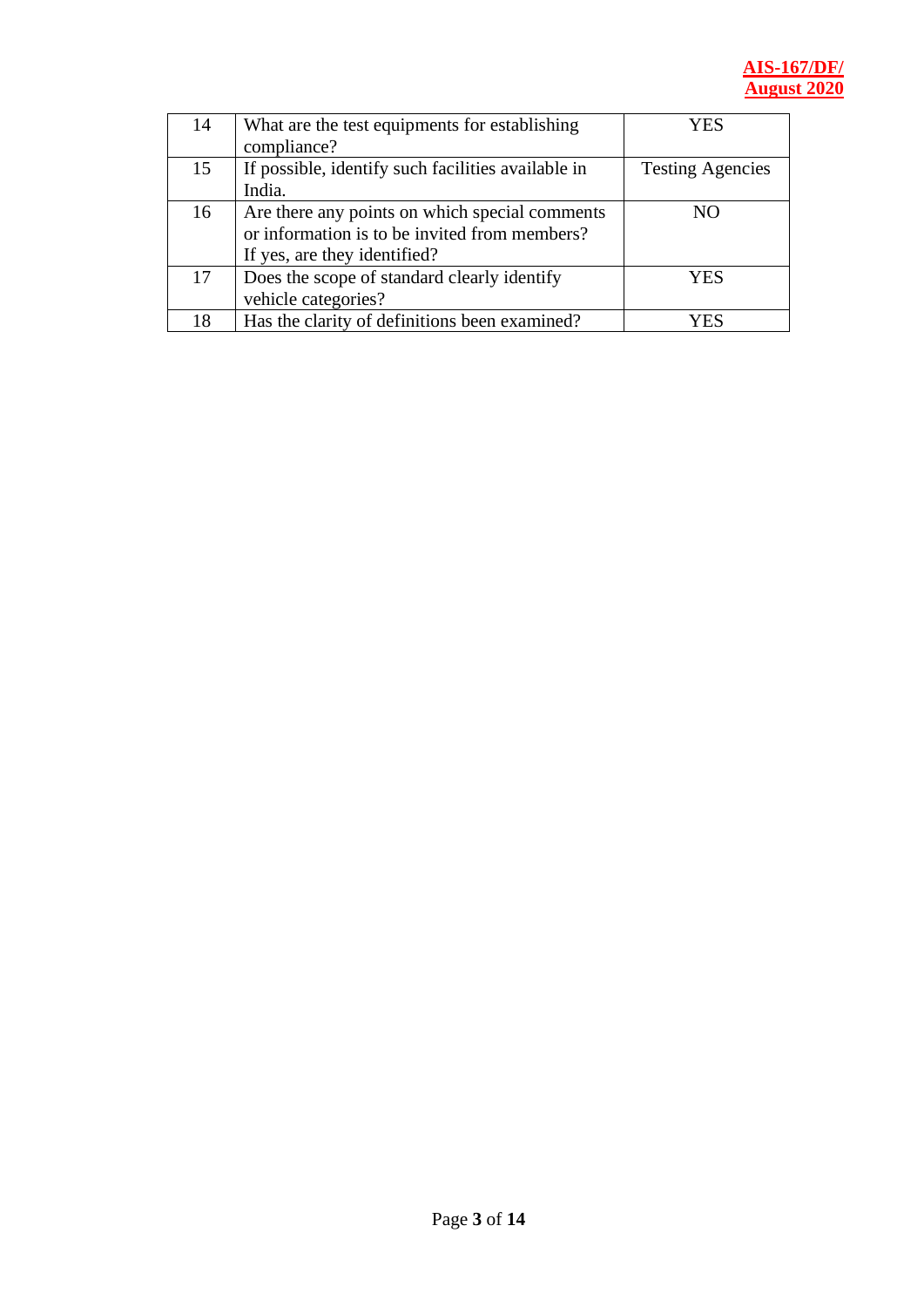| Sr.<br>No. | Corrigenda              | Amendment | <b>Revision</b> | <b>Date</b> | <b>Remark</b> | Misc. |
|------------|-------------------------|-----------|-----------------|-------------|---------------|-------|
|            |                         |           |                 |             |               |       |
|            |                         |           |                 |             |               |       |
|            |                         |           |                 |             |               |       |
|            |                         |           |                 |             |               |       |
|            |                         |           |                 |             |               |       |
|            |                         |           |                 |             |               |       |
|            |                         |           |                 |             |               |       |
|            | <b>General Remarks:</b> |           |                 |             |               |       |

### **Status chart of the Standard to be used by the purchaser for updating the record**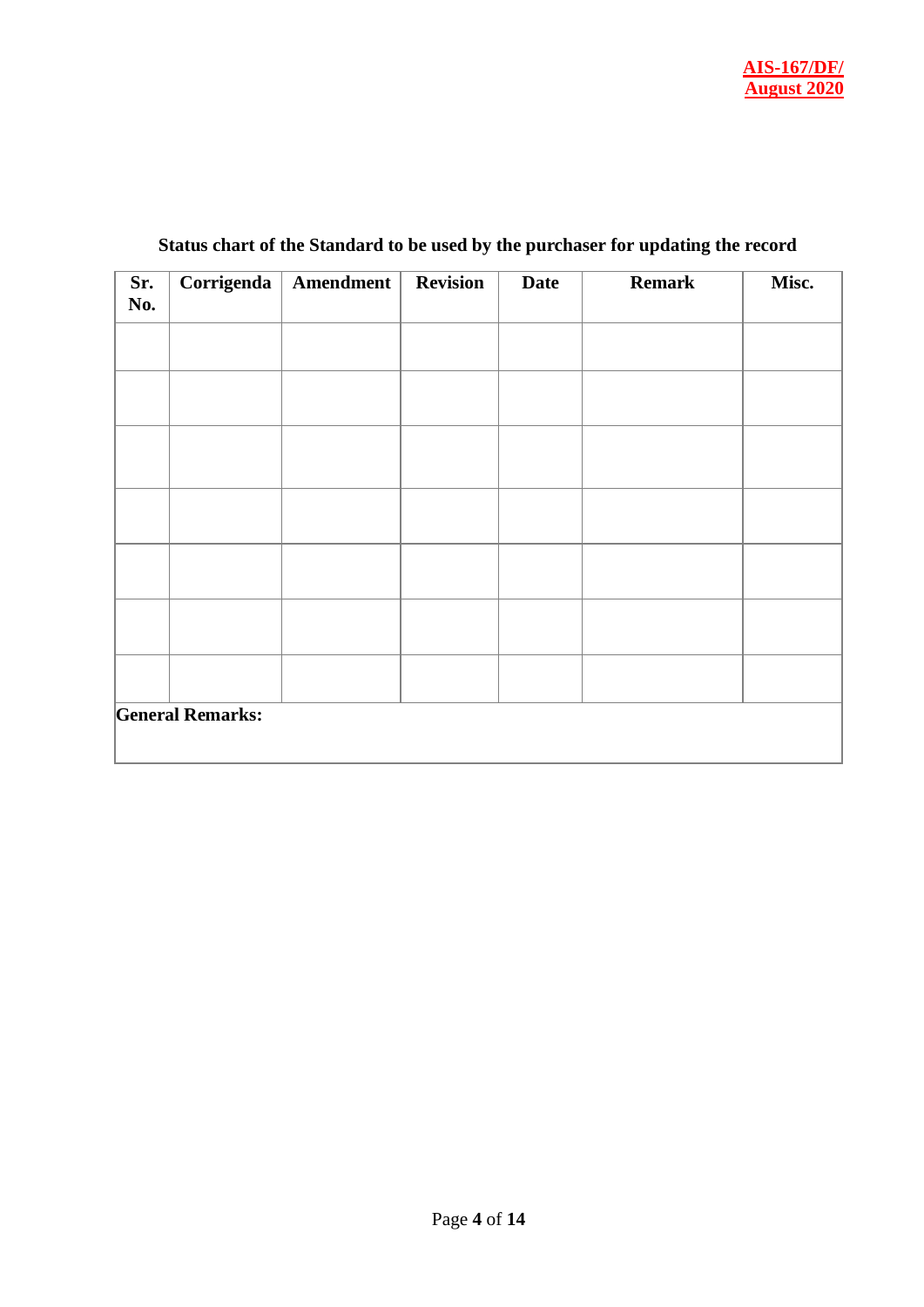#### **INTRODUCTION**

#### (To be included)

The Government of India felt the need for a permanent agency to expedite the publication of standards and development of test facilities in parallel when the work on the preparation of the standards is going on, as the development of improved safety critical parts can be undertaken only after the publication of the standard and commissioning of test facilities. To this end, the erstwhile Ministry of Surface Transport (MOST) has constituted a permanent Automotive Industry Standards Committee (AISC) vide order No. RT-11028/11/97-MVL dated September 15, 1997. The standards prepared by AISC will be approved by the permanent CMVR Technical Standing Committee (CMVR-TSC). After approval, the Automotive Research Association of India, (ARAI), Pune, being the Secretariat of the AIS Committee, will publish this standard. For better dissemination of this information ARAI may publish this document on their Web site.

Based on the discussion in the 55th CMVR-TSC held on 6th February, 2019 Committee agreed in principle to allow approval of Two-wheelers retro-fitted with Fire Fighting System as such vehicles can be useful in fire fighting in congested areas. CMVR-TSC panel asked ICAT to submit it proposal for approval of such vehicles. A formal meeting was called under Convenorship ofShri D P Saste and Shri K C Sharma, which included various OEM's ,Fire fighting kit retrofitters and test agencies, for finalization of recommendations for approval of Two-wheelers retro-fitted with Fire Fighting Equipment.

Based on discussion held during the meeting recommendation were formulated and it was decided to name such vehicles as "Two wheeled First responder- Fire ". Test requirements laid down in this standard are based on the recommendations finalized during the meeting held on 6th February, 2019.

This standard lays down only the performance parameters for road worthiness of the fire fighting vehicle. Requirements for the fire fighting system installed on the vehicle are not covered under this standard.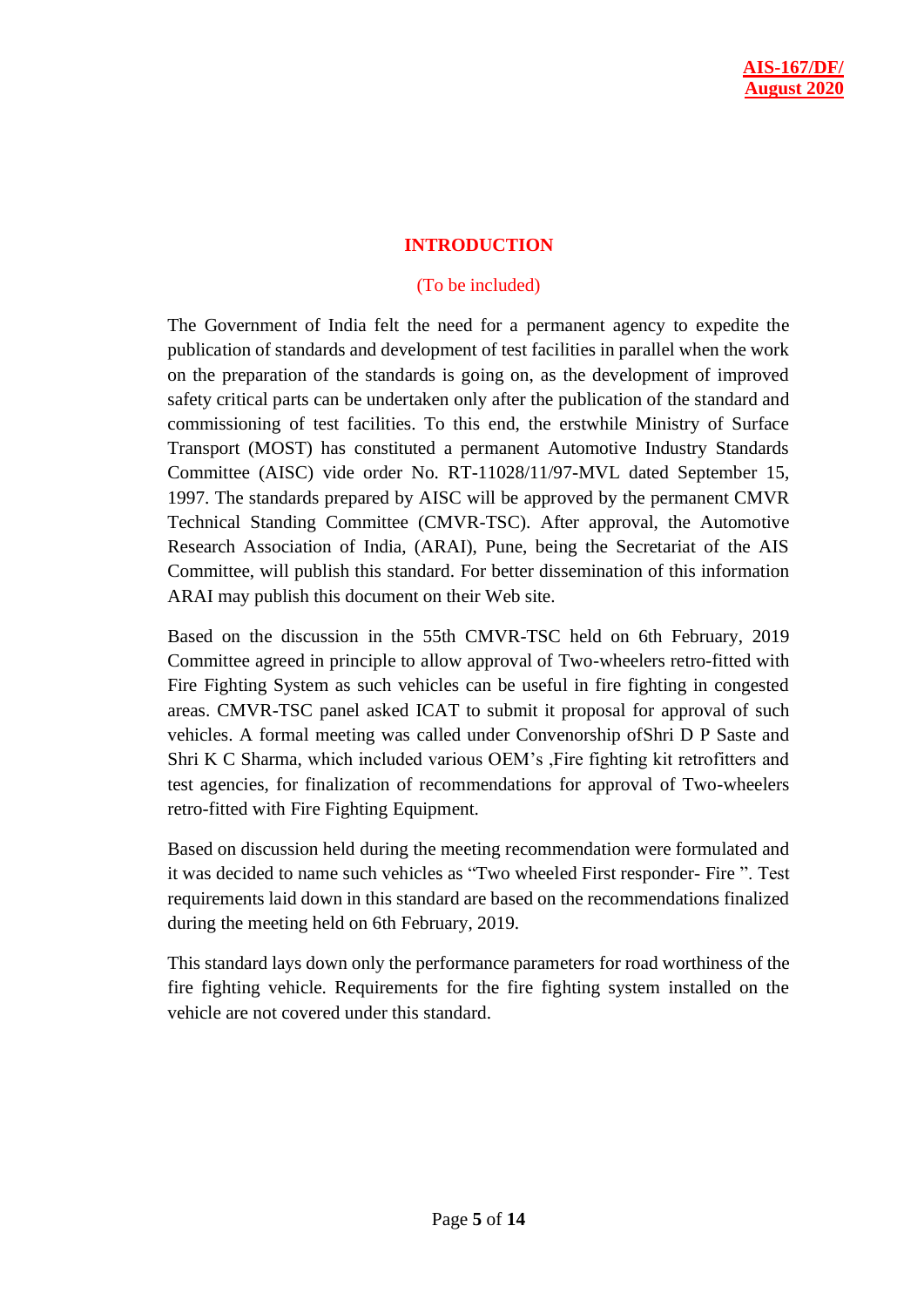| <b>TABLE OF CONTENTS</b> |  |
|--------------------------|--|
|                          |  |

 $\backslash$ 

| <b>Clause.</b> | <b>Description</b>                          | Page no |
|----------------|---------------------------------------------|---------|
| n0             |                                             |         |
|                | Scope                                       |         |
| $\overline{2}$ | Definitions                                 |         |
| 3              | Application for approval                    |         |
| $\overline{4}$ | General guidelines                          |         |
|                | Specific requirements                       |         |
|                | Seating capacity                            |         |
|                | <b>External projection</b>                  |         |
|                | Minimum max speed                           |         |
|                | <b>Stands</b>                               |         |
|                | Fitment of fire extinguisher                |         |
|                | Warning/Emergency lights                    |         |
|                | <b>Sirens</b>                               |         |
|                | Manufacturers plate                         |         |
|                | Warranty                                    |         |
| Annexure       | Information to be submitted at time of type |         |
| A              | approval                                    |         |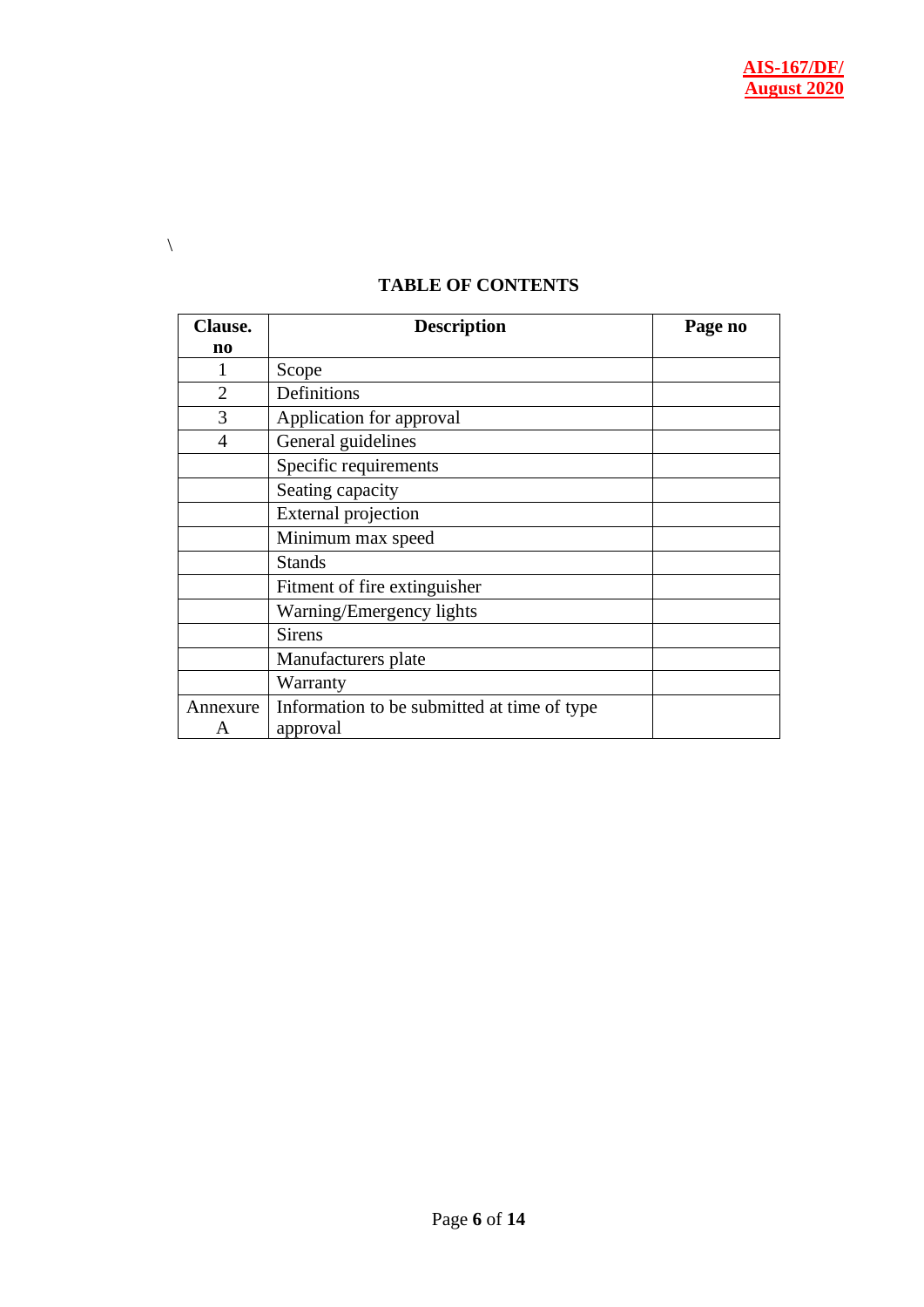| <b>Constructional and Functional Requirements for Special Purpose Vehicle-Two</b> |
|-----------------------------------------------------------------------------------|
| wheeled First responder- Fire                                                     |

| 1.0   | <b>SCOPE</b>                                                                                                                                                                                                                                                |  |
|-------|-------------------------------------------------------------------------------------------------------------------------------------------------------------------------------------------------------------------------------------------------------------|--|
|       | This standard specifies the additional constructional and functional<br>requirements for the Special Purpose Vehicles (SPVs) of Two wheeled First<br>responder-Fire.                                                                                        |  |
| 2.0   | <b>REFERENCE STANDARDS</b>                                                                                                                                                                                                                                  |  |
| 2.1   | IS $14272: 2011$ – Automotive Vehicles – Types – Terminology                                                                                                                                                                                                |  |
| 2.2   | AIS-017: 2000 – Procedure for Type Approval and Certification of Vehicles<br>for Compliance to Central Motor Vehicles Rules                                                                                                                                 |  |
| 2.3   | AIS 065 - Statutory Plates and Inscriptions for Motor Vehicles, their Location<br>and Method of attachment Vehicle Identification Numbering System                                                                                                          |  |
| 3.0   | <b>DEFINITIONS</b>                                                                                                                                                                                                                                          |  |
|       | For the purpose of this standard, the following definitions shall apply:                                                                                                                                                                                    |  |
| 3.1   | Firefighting system: For the purpose of this standard means set of equipment<br>fitted on two wheeled motor vehicle as approved by competent authority, for<br>purpose of firefighting.                                                                     |  |
| 3.2   | Two wheeled First responder- Fire means a "Special Purpose Vehicle<br>(SPV)" of category L1 & L2 vehicles installed with firefighting system to be<br>used as first responder for firefighting.                                                             |  |
| 3.3   | Special purpose body means the part / Components or group of parts or<br>components or its assembly in a vehicle which is altered to perform a special<br>function and requires special arrangements as notified by Central Govt or<br>approving Authority. |  |
| 4.0   | <b>APPLICATION FOR TYPE APPROVAL</b>                                                                                                                                                                                                                        |  |
| 4.1   | Application for Type Approval shall be submitted to the test agency as<br>specified in this standard.                                                                                                                                                       |  |
| 4.1.1 | Vehicle manufacturer will submit Information in AIS-007 as amended from<br>time to time.                                                                                                                                                                    |  |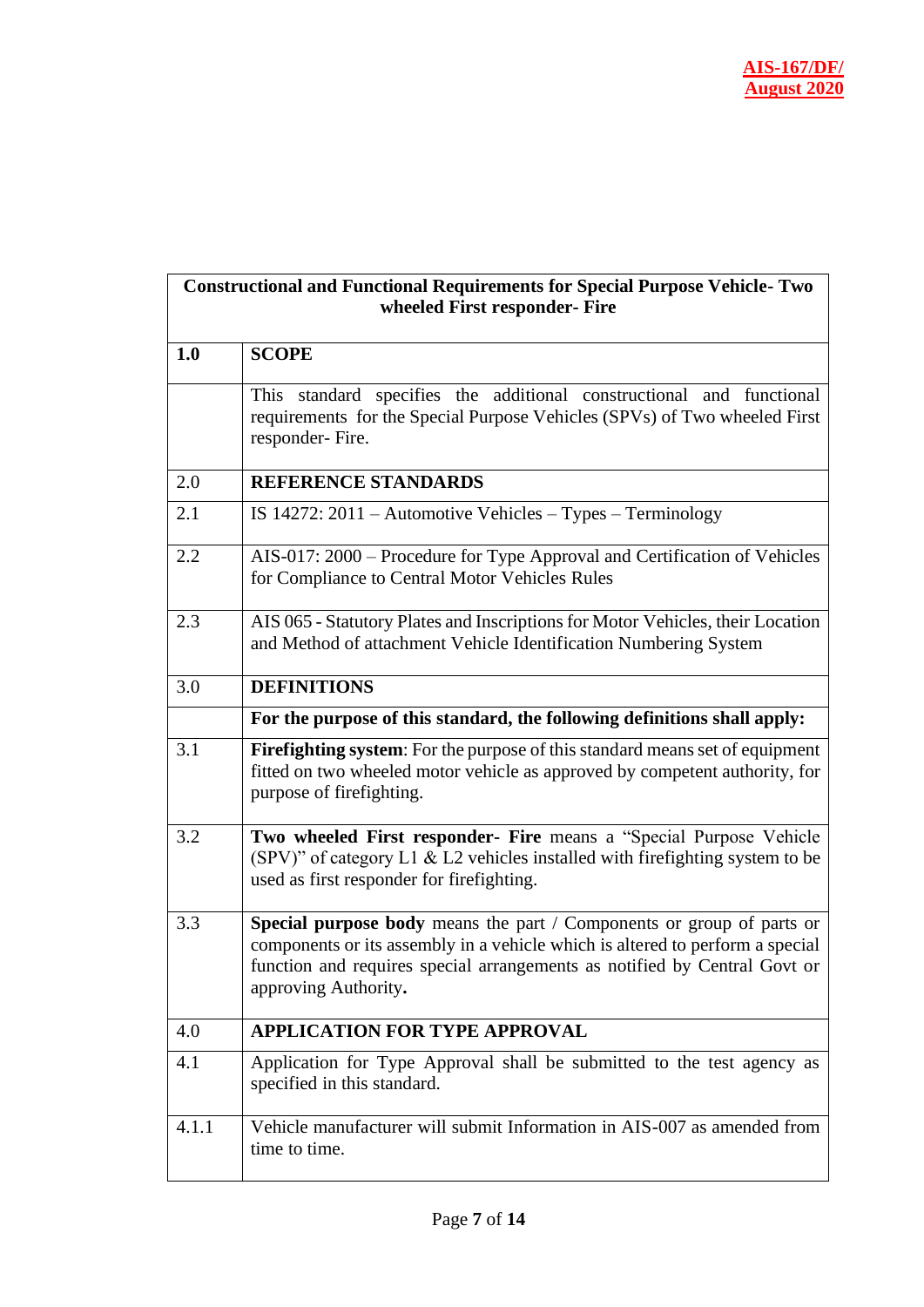| 4.1.2 | Application for approval of Two wheeled First responder- Fire shall be                                                                                                                                                                                                                                                             |  |
|-------|------------------------------------------------------------------------------------------------------------------------------------------------------------------------------------------------------------------------------------------------------------------------------------------------------------------------------------|--|
|       | submitted by the retrofitter or by his duly accredited representative along with                                                                                                                                                                                                                                                   |  |
|       | detailed description of all the modifications applied to the original vehicle                                                                                                                                                                                                                                                      |  |
|       | including a copy of the following manuals / documents :                                                                                                                                                                                                                                                                            |  |
|       | a. Installation,<br>b. service station and                                                                                                                                                                                                                                                                                         |  |
|       | c. End-user including warranty parameters covered.                                                                                                                                                                                                                                                                                 |  |
| 5.0   | <b>General Requirements</b>                                                                                                                                                                                                                                                                                                        |  |
| 5.1   | Retro-fitment / body building for the purpose of Two wheeled First responder                                                                                                                                                                                                                                                       |  |
|       | is permitted in a vehicle to install the fire-fighting system, provided it shall<br>so alter the vehicle that no particulars contained in the type approval<br>certificate of the vehicle obtained by the original vehicle manufacturer are at<br>variance unless permitted by the central govt. or competent authority.           |  |
| 5.2   | Any alteration or modification in already a type approved vehicle to build<br>Two wheeled First responder -fire shall be carried out in accordance with<br>sound engineering practices and in compliance with Central Motor Vehicles<br>Amendment Act 2019 and Central Motor Vehicles Rule, 1989, as amended<br>from time to time. |  |
| 5.3   | The gross vehicle weight (GVW) of the Two wheeled First responder shall<br>be within the declared GVW limits by the original vehicle manufacturer.                                                                                                                                                                                 |  |
| 6.0   | <b>Specific Requirements</b>                                                                                                                                                                                                                                                                                                       |  |
| 6.1   | <b>Seating capacity</b>                                                                                                                                                                                                                                                                                                            |  |
| 6.1.1 | Seating capacity of the Two wheeled First responder shall be within the                                                                                                                                                                                                                                                            |  |
|       | declared seating capacity by the original vehicle manufacturer during Type<br>approval.                                                                                                                                                                                                                                            |  |
| 6.1.2 | The installation and fitment of fire-fighting system shall be done in such a<br>way that it shall be ergonomically feasible and does not cause any discomfort<br>to rider and pillion.                                                                                                                                             |  |
| 6.2   | <b>External projection</b>                                                                                                                                                                                                                                                                                                         |  |
| 6.2.1 | Any lateral projection is permitted only if the following conditions are met:                                                                                                                                                                                                                                                      |  |
|       |                                                                                                                                                                                                                                                                                                                                    |  |
|       | i. The diameter of the tube used for the projection shall not be less than 20<br>mm.                                                                                                                                                                                                                                               |  |
|       | ii. The end of the projection shall be closed and the corners shall be rounded                                                                                                                                                                                                                                                     |  |
|       | off to radius not less than 2 mm or; the ends shall be covered by soft material                                                                                                                                                                                                                                                    |  |
|       | (such as rubber or plastic).<br>iii. If a cap is used for the purpose of para (ii) its outer dimension shall not<br>exceed 50 mm.                                                                                                                                                                                                  |  |
| 6.2.2 | Compliance shall be established in accordance with AIS 147, as amended<br>from time to time on and after implementation in CMVR, 1989.                                                                                                                                                                                             |  |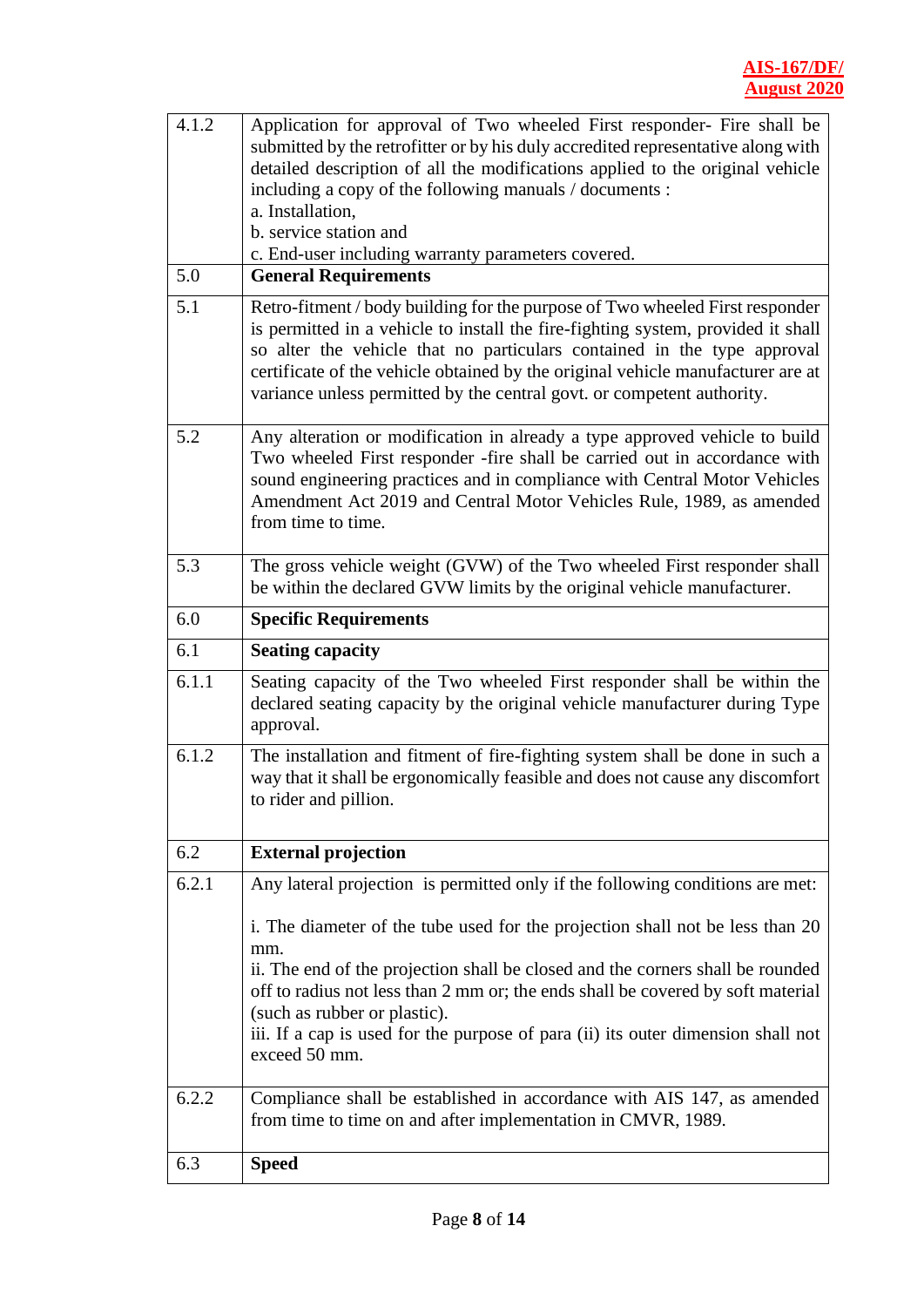| 6.3.1 | Vehicle loaded to the permissible gross vehicle weight shall be able to attain<br>a maximum speed of atleast 50 km/h, when tested in accordance with IS:                                                                                                                                                                                                                                                                                                                                                                                                                            |  |  |
|-------|-------------------------------------------------------------------------------------------------------------------------------------------------------------------------------------------------------------------------------------------------------------------------------------------------------------------------------------------------------------------------------------------------------------------------------------------------------------------------------------------------------------------------------------------------------------------------------------|--|--|
|       | 10278:2018.                                                                                                                                                                                                                                                                                                                                                                                                                                                                                                                                                                         |  |  |
| 6.4   | <b>Stands</b>                                                                                                                                                                                                                                                                                                                                                                                                                                                                                                                                                                       |  |  |
| 6.4.1 | Vehicle shall be fitted with both side stand and the centre stand and comply                                                                                                                                                                                                                                                                                                                                                                                                                                                                                                        |  |  |
|       | with AIS 146 requirements                                                                                                                                                                                                                                                                                                                                                                                                                                                                                                                                                           |  |  |
| 6.4.2 | Each stand fitted to the vehicle shall enable the vehicle to meet the<br>performance requirements in 5.2 and 5.3 of AIS 146 as amended from time<br>to time, without being held or supported by a person or any other external<br>means.                                                                                                                                                                                                                                                                                                                                            |  |  |
| 6.4.3 | Compliance shall be established in accordance with AIS 146, as amended<br>from time to time on and after implementation in CMVR, 1989.                                                                                                                                                                                                                                                                                                                                                                                                                                              |  |  |
| 6.5   | <b>Fitment of fire extinguisher</b>                                                                                                                                                                                                                                                                                                                                                                                                                                                                                                                                                 |  |  |
| 6.5.1 | Vehicle shall be equipped with at least one fire extinguisher of 1kg in addition<br>to the firefighting system installed on the vehicle.                                                                                                                                                                                                                                                                                                                                                                                                                                            |  |  |
| 6.6   | <b>Electrical Wiring</b>                                                                                                                                                                                                                                                                                                                                                                                                                                                                                                                                                            |  |  |
| 6.6.1 | All electrical wiring shall be in properly installed, taped, clipped or contained<br>in a loom along its length.                                                                                                                                                                                                                                                                                                                                                                                                                                                                    |  |  |
| 6.6.2 | Electrical wiring shall conform to IS: 2465-1984 as amended from time to<br>time.                                                                                                                                                                                                                                                                                                                                                                                                                                                                                                   |  |  |
| 6.7   | <b>Warning/Emergency lights</b>                                                                                                                                                                                                                                                                                                                                                                                                                                                                                                                                                     |  |  |
| 6.7.1 | Vehicle shall be equipped with single blue colour flasher (commonly known<br>as beacon) suitably fixed, preferably center aligned and visible to road user.                                                                                                                                                                                                                                                                                                                                                                                                                         |  |  |
| 6.8   | <b>Sirens</b>                                                                                                                                                                                                                                                                                                                                                                                                                                                                                                                                                                       |  |  |
| 6.8.1 | Orientation: siren loudspeakers shall be mounted towards the front. The main<br>sound direction must be in driving direction                                                                                                                                                                                                                                                                                                                                                                                                                                                        |  |  |
|       | Other requirements: Permitted are wail and yelp signals that cycle between<br>10-18 respectively 150-250 per minute at an sound pressure level of<br>$110dB(A)$ to $120dB(A)$ . The sirens should be tested in accordance with IS<br>1884. The frequency range must be at least one octave and should be between<br>500Hz and 2000Hz. An additional electronic air horn can be used. Further<br>there should be a public address system that can be worked at all times<br>ergonomically from the driver's seat. The siren switch can only be used if the<br>warning lights are on. |  |  |
| 6.9   | <b>Compliance plate</b>                                                                                                                                                                                                                                                                                                                                                                                                                                                                                                                                                             |  |  |
| 6.9.1 | Each vehicle shall be fitted permanently with Manufacturers' Information<br>plate.                                                                                                                                                                                                                                                                                                                                                                                                                                                                                                  |  |  |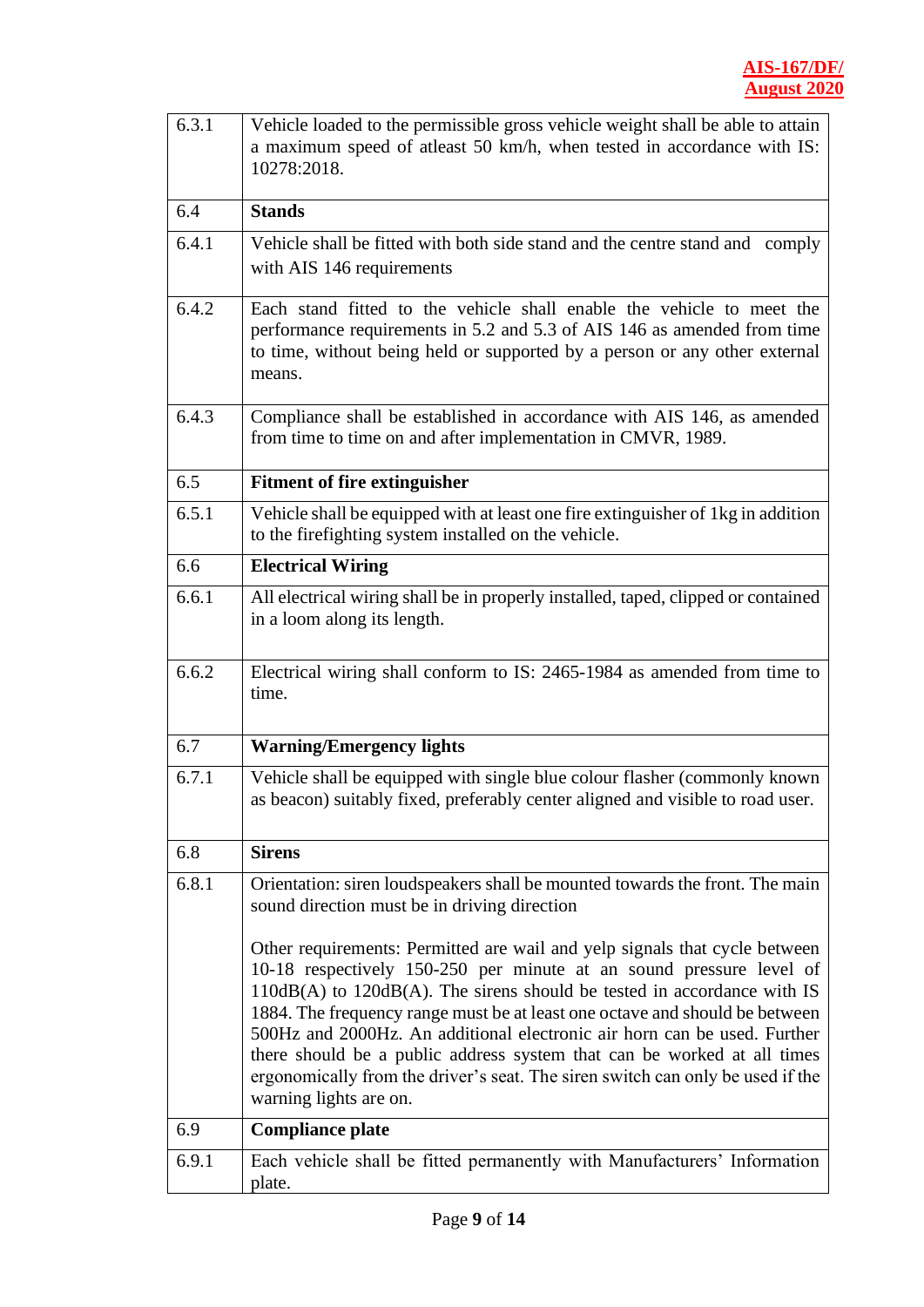$\overline{\phantom{a}}$ 

|        | This Plate shall be firmly attached by riveting, hammer drive screws or<br>welding in a conspicuous and readily accessible position on a part which is<br>normally not likely to be replaced during use                                                                                                                                                                                                          |
|--------|------------------------------------------------------------------------------------------------------------------------------------------------------------------------------------------------------------------------------------------------------------------------------------------------------------------------------------------------------------------------------------------------------------------|
| 6.9.2  | Compliance plate shall include the following information, fixed at easily<br>accessible location:<br>• Vehicle manufacturer/ retrofitters / firefighting system installer name<br>• Vehicle Registration (for retrofitter)<br>• DDMMYY of Firefighting system Installation<br>• CMVR type-approval number<br>• Max GVW permitted<br>• Extinguish agent tank capacity                                             |
| 6.10   | <b>Responsibility of Retrofitter</b>                                                                                                                                                                                                                                                                                                                                                                             |
| 6.10.1 | Retrofitter will be responsible for Warranty for:-<br>All the retrofitted parts / systems / subsystems<br>$1_{\cdot}$<br>Any modifications made on vehicle engine / frame or electrical<br>2.<br>components for the fitment of retro fitment system and related failure.<br>3. Any alteration to the vehicle which is directly or indirectly linked with<br>OE components and likely to have any adverse effect. |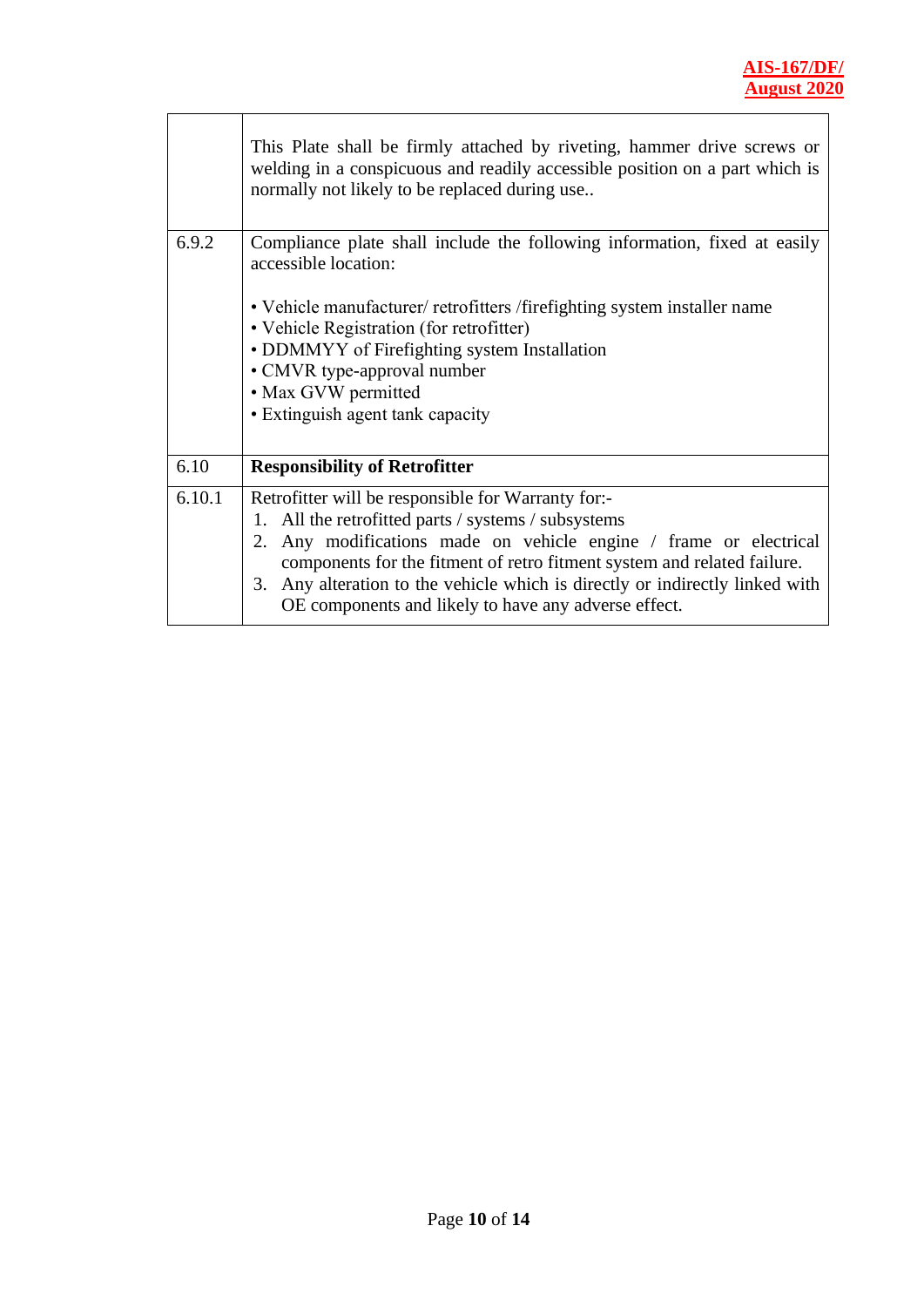#### **ANNEXURE A**

## **Information to be submitted by Retrofitter at the time of approval**

| Sr.no          | <b>General</b>                             | <b>Details</b> |
|----------------|--------------------------------------------|----------------|
| $\mathbf{1}$   | Retrofitter details                        |                |
| 1.1            | Name and address of the<br>customer        |                |
| 1.2            | Name of variants, if any:                  |                |
| 1.3            | $Plant(s)$ of<br>manufacture/Retrofitment: |                |
| $\overline{2}$ | <b>Description of submitted</b><br>vehicle |                |
| 2.1            | Category                                   |                |
| 2.2            | Model                                      |                |
| 2.3            | Vehicle manufacturer                       |                |
| 2.4            | Engine no                                  |                |
| 2.5            | Chassis no                                 |                |
| 2.6            | Engine displacement (cc)                   |                |
| 2.7            | CMVR certificate no                        |                |
| 2.8            | Fuel type                                  |                |
| 2.9            | Dimensions (mm)                            |                |
| 2.9.1          | Length                                     |                |
| 2.9.2          | Width                                      |                |
| 2.9.2          | Height                                     |                |
| 2.9.3          | Ground clearance                           |                |
| 2.10           | Wheel base                                 |                |
| 2.11           | Weight (kg)                                |                |
| 2.11.1         | Unladen weight                             |                |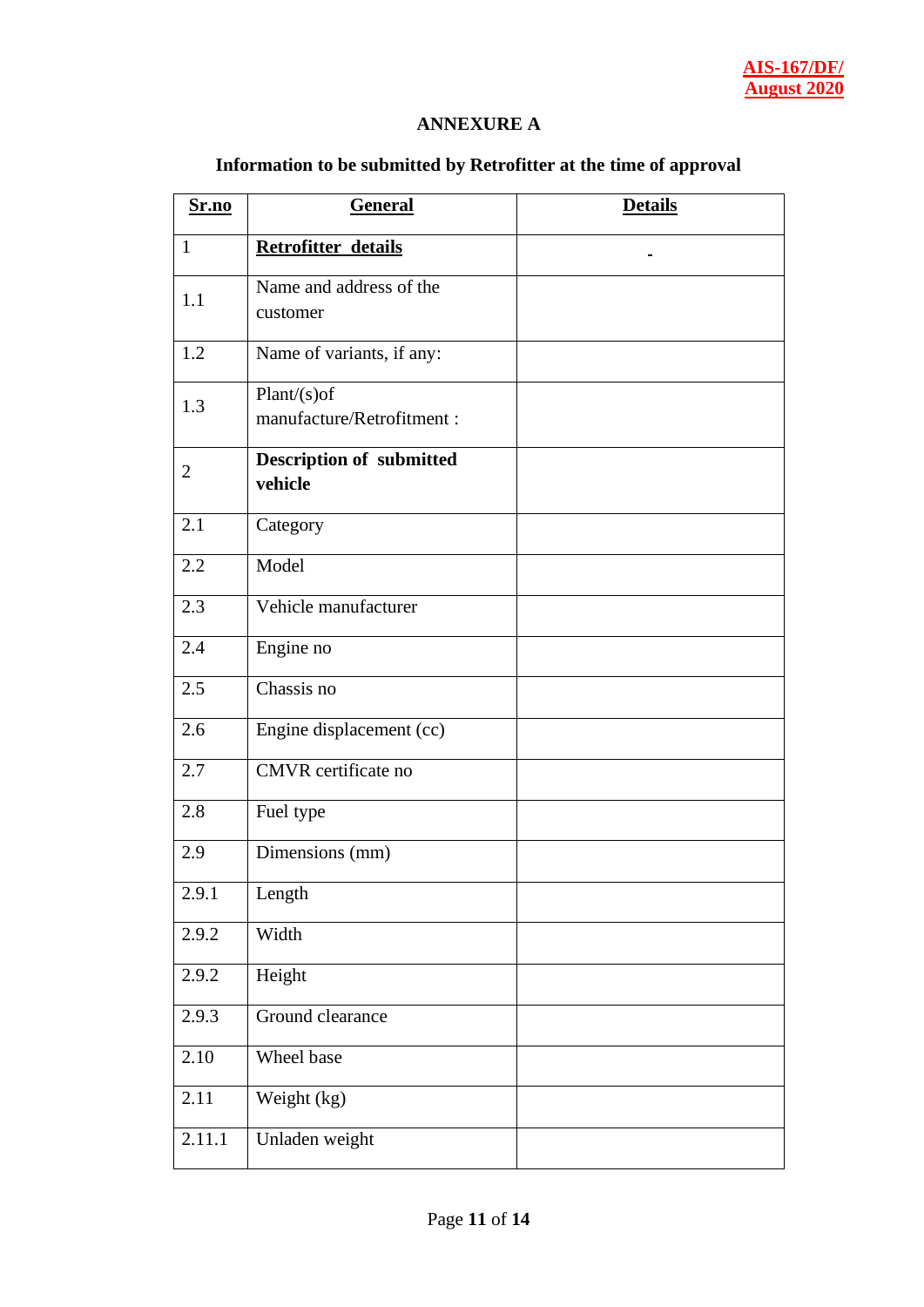| 2.11.2 | Gross vehicle weight                                                                             |  |
|--------|--------------------------------------------------------------------------------------------------|--|
| 2.12   | Seating capacity                                                                                 |  |
| 3.0    | <b>Firefighting System</b>                                                                       |  |
| 3.1    | Make                                                                                             |  |
| 3.2    | Weight                                                                                           |  |
| 4.0    | Schematic representation<br>indicating the arrangement and<br>position                           |  |
| 4.0    | Details of the alterations done on<br>original vehicle<br>(separate Annexure can be<br>enclosed) |  |
| 5.0    | Photograph of vehicle with<br>firefighting system                                                |  |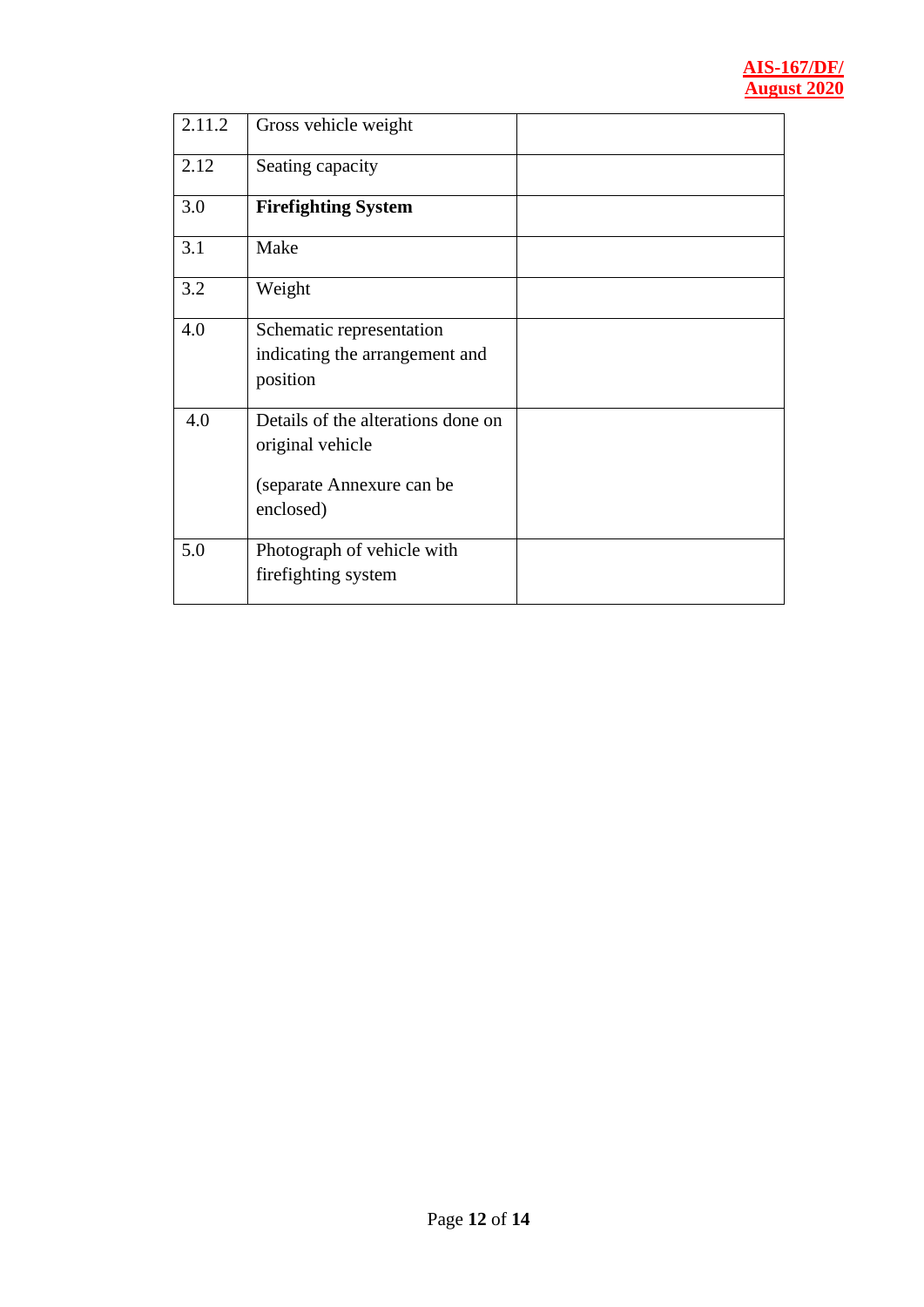| <b>ANNEXURE B</b>                 |                                              |  |
|-----------------------------------|----------------------------------------------|--|
| <b>COMPOSITION OF AISC PANEL*</b> |                                              |  |
| <b>NAME</b>                       |                                              |  |
| Shri D P Saste, Panel             | Convener - Special Purpose Vehicles Standard |  |
| convenor                          | Ministry of Road Transport & Highways        |  |
| <b>MEMBERS</b>                    | <b>REPRESENTING</b>                          |  |
| Ms. Vijayanta Ahuja               | <b>ICAT</b>                                  |  |
| Mr.Gurkaran Cheema                | <b>ICAT</b>                                  |  |
| Mr. Mayank Sharma                 | <b>ICAT</b>                                  |  |
| Mr. Vikram Tandon                 | <b>ARAI</b>                                  |  |
| Mr. Kamalesh Patil                | <b>ARAI</b>                                  |  |
| Mr. Feroz Ali Khan                | SIAM / Hero Moto. Corp. Ltd                  |  |
| Mr. Piyush Chowdhry               | Hero MotoCorp Ltd                            |  |
| Mr. Danish Gazali                 | Hero MotoCorp Ltd                            |  |
| Mr. Dipak Shaw                    | Hero MotoCorp Ltd                            |  |
| Mr.B.S Tongar                     | RMS Fire & Safety ltd.                       |  |
| Mr.Navdeep<br>garg                | Director Aska Equipments Ltd.                |  |
| Samruddhi<br>Gaundalkar           | <b>ISPL Automation Pvt. Ltd</b>              |  |